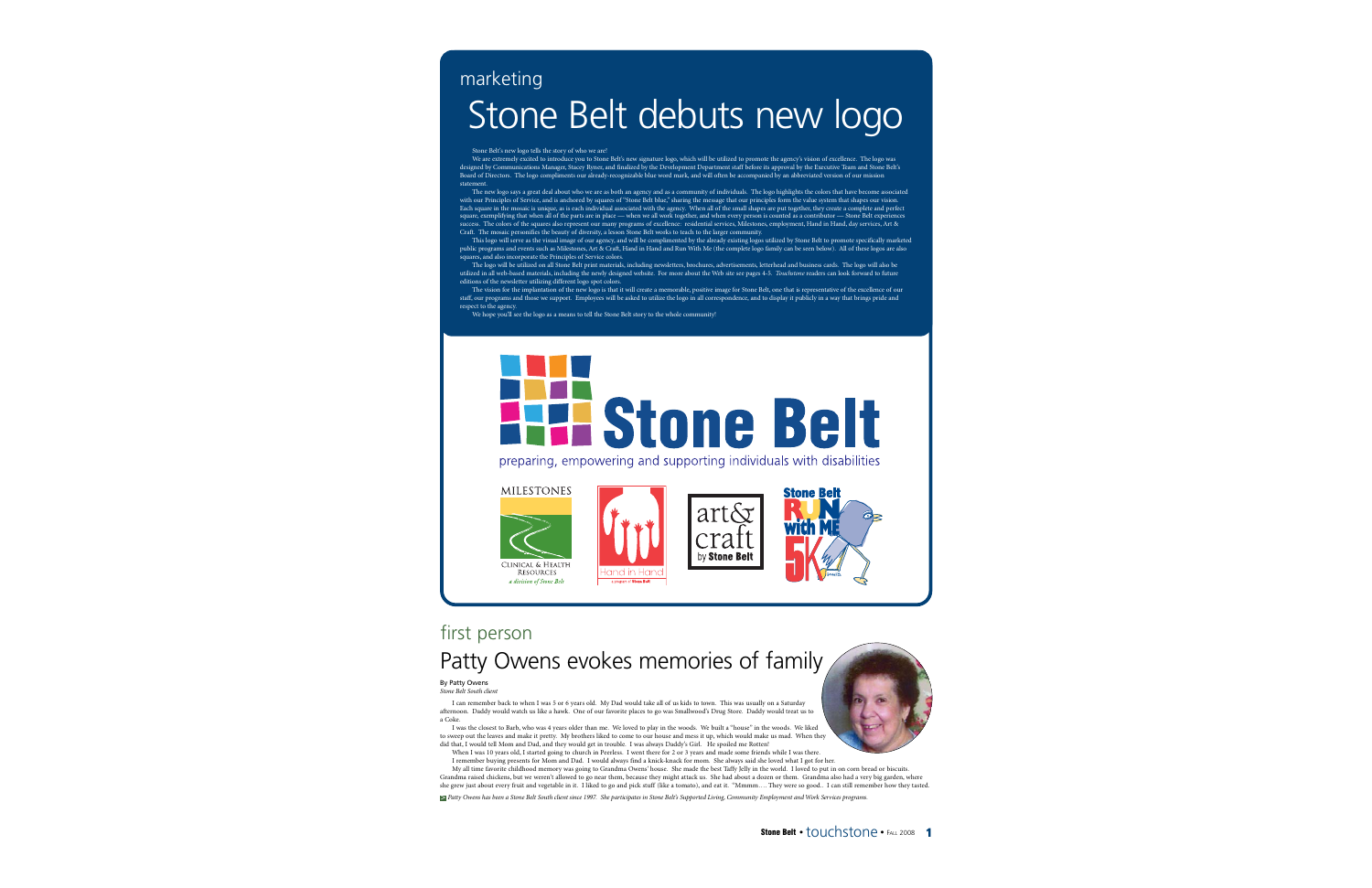# from the CEO

# **Overcoming** obstacles leads to success

With this issue of Touchstone, we are publicly revealing our new logo and the highly anticipated launching of our newly designed Web site. Both of these communication tools will provide you with the means to stay informed of both the accomplishments we make and the challenges we are working to overcome. And, as always, our fortitude and commitment to overcoming obstacles remains unwavering.

While Hollywood has portrayed persons with intellectual disabilities with degrading language and characterizations in the recent release of the movie "Tropic Thunder," we have joined advocacy groups that have rallied and raised the national awareness of the need for respect and dignity for all people and the elimination of the "R" word. Read more about a paren<sup>t</sup>'s take on this issue on Page 7.

We are also countering the challenge of high turnover for our direct support staff by adding educational opportunities and increasing the proficiencies of our supervisors. Happily, we can report a

drop in our turnovere and currently have a 100% retention rate of the Direct Service Professionals who are participating in a certification program through Ivy Tech. With obstacles also come

successes. Our Employment Program is

growing. We are aggressively increasing the number of clients who are finding jobs with local employers. In addition to the wonderful opportunities this provides to the supported employee and his/her employer, this success also helps us to meet our goal to replace non-productive or underproductive time in manufacturing programs with meaningful activities.

The arts programs continue to thrive and will expand to all of our service areas. Our vision of fully integrating artists with disabilities into the vibrant arts community comes closer to fruition each month. Find out more about these activities on Page 6.

I can say that I have many reasons to feel positive and to be excited about the work we are doing now and about the activities of the upcoming months. While we do face challenges, it is the successes we experience and the support of our constituents that enables us to move forward. I hope you will enjoy learning more about Stone Belt while you read this colorful issue of Touchstone and when you visit our revamped Web site — www.stonebelt.org.

With great appreciation

holi Sum

**Leslie Green, Chief Executive Officer** 

# upcoming events

### **SEPTEMBER 1 – JANUARY 31 INDIANA ARTS COMMISSION EXHIBIT**

View Stone Belt's mosaics at the Indiana Arts Commission Headquarters (150 West Market Street, #618, Indianapolis). • For more information contact Larry Pejeau at 812-332-2168, ext. 229 / lpejeau@stonebelt.org. **MONTH OF OCTOBER**

### **BLOOMINGTON BAGEL COMPANY ART EXHIBIT**

View Stone Belt's mosaics at Bloomington Bagel Company (113 N. Dunn St., Bloomington). • For more information contact Larry Pejeau at 812-332-2168, ext. 229 / lpejeau@stonebelt.org. **OCTOBER 18**

### **DOWN SYNDROME FAMILY CONNECTION BUDDY WALK**

Bryan Park (meet at North Shelter House off Henderson). Registration begins at 9 am, 1-mile walk starts at 10 am. • For more information contact Cyndi Johnson at 812-339-2012 / kajcyndij@hotmail.com. **NOVEMBER 24**

### **I AM YOU — STONE BELT MONOLOGUE PERFORMANCE / 7 PM**

Stone Belt clients present monologues at the Bloomington Playwrights Project (107 W Ninth Street, Bloomington).<br>Tickets are \$10 and available at the Sunrise Box Office (114 E Kirkwood), Stone Belt (2815 East Tenth Street) at www.bloomingtonarts.info.

• For more information call 812-332-2168, ext. 314 / ajackson@stonebelt.org.

# **NOVEMBER 1 / 6:30 PM**

### **STONE BELT WEST REGION / OWEN COUNTY ARC ANNUAL CELEBRATION** IGA Building, Spencer

Join us in recognizing our valuable clients, staff, volunteers and community partners while enjoying a catered dinner. • For more information contact Karen Freeman at 812-829-3978, ext. 225 / kfreeman@stonebelt.org. **JANUARY 5 – MARCH 2, 2009**

### **LENNIE'S ART EXHIBIT**

View a selection of artistically decorated bird houses and mosaics at Lennies (1805 E. Tenth Street, Bloomington). • For more information contact Larry Pejeau at 812-332-2168, ext. 229 / lpejeau@stonebelt.org. **FUN DAY FESTIVITIES**

# quarterly donors

Stone Belt extends appreciation to all our generous donors from June 1, 2008 to August 31, 2008. We are grateful for their continued support.

LIMESTONE SOCIETY LEVEL GIFTS (\$2,500 — \$4,999): Phyllis Little.

BUILDER'S SOCIETY LEVEL GIFTS (\$1,000 — \$2,499): Auntie Anne's, Inc.; Lisa Baker; Alexander & Virginia Buchwald; Charles & Rhonda Burch; Carlisle Brake & Friction; Arthur & Kay Dahlgren; Larry & Susan Davis; Don & Carol Anne Hossler; Innovative Financial Solutions; Harold & Claudia Lindman; Ed & Mary Lou Otting; Richard Sanders; Henry & Celicia Upper.

ADVOCATE LEVEL GIFTS (\$500 — \$999): Anonymous; Bill C. Brown Associates; Malcolm Brown; Crowder's Super Drugs Stores; Maureen Gahan; Daniel & Rosalind Gerstman; Ken Gros Louis; Phil & Margaret; Internal Medicine Associates; JA Benefits; Mallor, Clendening, Grodner, & Bohrer; Leonard & Mary Phillips; Richard & Susan Stryker; Saundra Taylor; United Commerce Bank; Kurt & Lisa Zorn.

STEWARD LEVEL GIFTS (\$100 — \$499): James & Shirley Abbitt; Ann Armstrong; Robert & Penny Austin; Diana Baker; Sarah Baumgart; Shirley Boardman; Basil Bennett; Building Associates, Inc.; Roland & Susan Cote; John Davenport; Richard & Rosemary Dever; David & Jane Dunatchik; Robert Ellis; Joe & Gloria Emerson; Paul & Karen Ficker; Malcolm & Ruth Fleming; Beth Gazley; Henry & Alice Gray; David Haas; Craig & Kathryn Holden; Indiana Steel & Engineering; Eric & Emma Ford; Gary & Helen Ingersoll; Ikon Office Solutions; Jason & Amy Jackson; David & Janet James; Sherry Jeffers; Gregory Lloyd; Bryant & Amy Travis Lucas; Janice Lundy; Charles & Donna Martindale; Ed Maxedon & Leslie Green; Fred Gregory; Miles & Marjorie Kanne; Robert & Suzanne Mann; Jerry & Jane McIntosh; P.E.A.C.E. W. Meyer; Ruth Miller; Michael Molenda & Janet Stavropoulos; Stuart & Cookie Mufson; Roberta Murphy; The Peoples State Bank; William & Phyllis Perkins; Rudy Pozzatti; Nancy Rayfield; Jill Robinson; Dick & Virginia Rose; Jerry & Nancy Ruff; Ruthann Berck & Associates; Harold & Sandy Sabbagh; Curtis & Judith Simic; Winifred Smith; Smithville Telephone Company, Inc.; Gene & Ellen Stern; Gary & Kristin Stratten; Don, Jane & Mark Summitt; Sylvan Tackitt; Barbara Terry; Betty Turflinger; Jerry & Sherry Umphress; Peggy Welch; Edward Wenstrup, Jr.; Wininger, Stolberg Property Group, Inc.; Wayne & Vivian Winston; Paul & Charlotte Zietlow.

FRIEND LEVEL GIFTS (\$1 — \$99): Venus Abbitt; Timothy & JoEllen Baldwin; Louise Blish; Vada Clayton; Joseph & Betty Deckard; Doyle & Sandy Ehlers; Elliott Stone Company, Inc,; FC Tucker/OBR Realtors Inc.; Pat Freeman; Gosport Manufacturing Company, Inc.; David Greene; Jacob & Melissa Gross; J. Ogden & Mary Joan Hamilton; Phyllis Simpson Herr; Tim & Mary Ann Hines; Dale & Loretta Horton; Aaron Houssian; Carol Hudson; Burton & Eleanor Jones; George & Martha Kuh-McCarthy; Jim & Kathie Lazerwitz; The Living Room Center, Inc.; Lila Massa; Florence McBride; Mary McGrayel; Donna Miller; Kim Miller; Teresa Miller; Michael & Beverly Muehlenbein; Glenda Murray; Robert Pate; Vonnie Peischl; Brent Peterson; Richard & Carol Pittman; Linda Quackenbush; Jim & Kathy Richardson; Sabbagh & Associates, Inc.; Kathleen Sideli; Nancy Smith; Philip & Gloria Smith; Donald & Nila Sunday; Joseph Taylor; Dane & Nancy Woll.

IN-KIND GIFTS: Best Buddies International.

# touchstone

# **FALL 2008, ISSUE 24**

Touchstone is published quarterly by Stone Belt 2815 East 10th Street oomington, Indiana 47408 812.332.2168 www.stonebelt.org

Editor: Cheryl Paul • Public Relations: Stacey Ryner



# **BOARD OF DIRECTORS**

President: Phil Meyer Vice President: Beth Gazley Secretary: Vicki Baker Secretary: View Suites Past President: Don Hossle

# **BOARD MEMBERS**

Ryan Bass, William Beyer,<br>Natalie Brewington, Charles Burch, Margaret Gilbride, Doug Giles, Babette Hall, Dan Harris, Tim Hines, Stuart Mufson, Patrick Robbins,<br>Amy Travis, Henry Upper, William Verhagen.

**EXECUTIVE TEAM** Leslie Green: Chief Executive Officer Ward Brown: Chief Financial Officer

Kim Hodges: Senior Director of Programs<br>Maureen Gahan: Director of Milestones Clinical & Health Resources<br>Brad Galin: Senior Director of Human Resources & Corporate Compliance Amy Jackson: Development Director

### **DEPARTMENTAL LEADERSHIP**

Bitta DeWees: Director of Community Employment Karen Freeman: Director of Stone Belt East Shawn Halter: Director of Stone Belt South Susan Hoard: Director of Information Technology Larry Pejeau: Director of Stone Belt Art & Craft Division Susan Russ: Director of Stone Belt East Tonya Vandivier: Director of Stone Belt Central

Touchstone is distributed free of chamiles, friends, businesses and community partners of Stone Belt. If you would business of Stone Belt. If you would, businesses and community partners of Stone Belt. If you would, ould

# of note



TOW DAT TESTIVITIES<br>On July 29, Stone Bel celebrated its annual Fun Day festivities. Clients and staff, agency-wide, gathered at Stone Belt Central's 10th Street headquarters for a day of games, food and fun. This year's e Push Ameria, Journey of Hope, Trans America cycliss who buke arous the United States of the mass of proposes or persons with developmental disabilities. This read as on and \$750 to Stone Kinded and the members of Kappa Kap

## **LIMITED NAP TAX CREDITS REMAIN**

Stone Belt received an allocation of \$20,800 in NAP tax credits for 2008. We are pleased to share that we have already reached more than 75% of our NAP fund-raising goal. NAP credits are going quickly and are available on a first come-first served basis. If you are interested in this meaningful giving opportunity that will provide you with outstanding tax benefit, don't delay!

Stone Belt is extremely pleased to have had such great success with the 2007 NAP tax credit program. The State of Indiana awarded Stone Belt \$20,500 in NAP tax credits in July of 2007, and we were able to pass along these tremendous tax savings to our donors. Stone Belt donors utilized the entire allocation in only a four month period, raising \$41,000 in support of *Milestones, Clinical and Health Resources* — a Stone Belt program of excellence that provides much needed psychological and psychiatric services to individuals with developmental disabilities. Because of this generosity, Milestones is able to provide approximately 2000 more hours of clinical services during 2008, enhancing individuals' efforts to become more independent and active members of our community.

Through NAP, a contribution to Stone Belt *of a minimum of \$100* allows a donor to receive 50% of the total contribution back as a tax credit when filing an Indiana tax return. In addition, donors may claim the total amount of the gift as a tax deduction on an itemized federal return, extending the savings even further. Therefore, a gift to Stone Belt goes more than twice as far! Not only does a donor earn a significant break on taxes next April, the gift also provides funding for a much-needed program serving individuals with developmental disabilities.

*Contact the Development Office at 812-332-2168 / development@stonebelt.org to find out how to purchase your NAP* > *tax credits today.*

### **DOWN SYNDROME FAMILY CONNECTION TO HOST BUDDY WALK**

The Down Syndrome Family Connection, in partnership with The National Down Syndrome Society (NDSS) invite the public to celebrate Down Syndrome Awareness Month this October. There will be special opportunities throughout the month to learn about Down syndrome and to promote acceptance and inclusion of individuals born with this

The Buddy Walk will be the premier event at this year's festivities. It will be held Saturday, October 18 at Bryan Park (meet at the North

**BUDD** 

10 am. All are welcome. Over the last 13-years the Buddy Walk has become the premiere advocacy event for Down syndrome and has become a major

Johnson at 812-339-2012 / kajcyndij@hotmail.com. The pre-registration deadline is October 6. All who are pre-registered will be ensured an event t-shirt.

Employment, will also be presenting the "I Have a Voice," display, a collection of photographs of

The Down syndrome community has been celebrating Down Syndrome Awareness Month each

# **SABE NATIONAL CONFERENCE**

Self-Advocates Becoming Empowered (SABE), the nation's largest client directed organization, headed to Indianapolis September 4-7 for their 2008 Annual Conference.

More than 1,500 individuals attended the convention held at the Marriott. Betty Williams, President of Self-Advocates of Indiana; along with the hardworking board of directors, played a key role in landing and hosting this milestone event for Indiana.

The Indiana Family and Social Services Administration (FSSA) stepped up to the plate in support of the conference, providing financial support to Self-Advocates of Indiana to hire a professional meeting planner and assist with the cost of the conference to lower overall registration fees.

The title of the conference featured a familiar Indianapolis theme – "Rev Up Your Engine." Only individuals with disabilities were eligible to make one of the dozens of presentations to this large audience. Sessions included titles like, "Taking a Risk While Becoming a Leader,""Running Your Own Individual Support Plan Meeting," "Changing Lives — Life Outside the Institution," and "People First — Labels are for Soup Cans."

Upon learning of the upcoming conference, the Monroe County Self-Advocates, including board member Angie Ehlers, revved up their enthusiasm. They raised money to participate and organized a delegation of over 20 people to attend. "We learned how to have more control over our

lives and gain independence," said Ehlers. Stone Belt supports the ongoing activities of the

Monroe County Self-Advocates and also provided financial assistance for the members to attend the event.

# Shop for Stone Belt

# **GoodShop www. .com**

*Stone Belt has earned over \$300 in the past year, simply by having staff, friends and family utilize* arch.com for Web searches in the name *of Stone Belt. Stone Belt receives* 1¢ *for every Web search done on our behalf.*

*Now there's a new opportunity to support Stone Belt in a* BIG *way, doing something that many of us are already doing all of the time. GoodSearch.com now has* GoodShop.com! *By going to www.GoodShop.com and selecting* Stone Belt *as your agency of choice, you can then shop hundreds of* online stores *and the businesses will donate a* percentage *of your purchase to Stone Belt!*  Here's how:

# **1** Log on to www.GoodShop.com

**2** Select Stone Belt as your agency<br>of choice, then scroll down to find the store where you wish to shop.

**3** Click on that store and shop as you regularly would. Each store lists the percentage of your purchase that they will donate to Stone Belt, so you can see how much your purchase will earn for us.

**4** Once you click on your store, there is nothing else you need to do. The money will just come our way!

**<sup>5</sup>** Remember, each time you shop, you must get to your selected online store through the GoodShop Web site, otherwise no donation will be made to Stone Belt. It's just one extra click of the mouse, and it can earn Stone Belt thousands of dollars in just a few months!

Help spread the word about GoodShop.com and continue to use GoodSearch.com.

genetic condition.

Shelter House off Henderson) in Bloomington. Registration will begin at 9 am with the 1-mile walk beginning at

platform for inclusion in communities across the country. If you would like to participate, contact Cyndi

Kim Rienks of INAPSE, The Network on

individuals with Down syndrome. Keep watching for more details about this event.

October since 1981.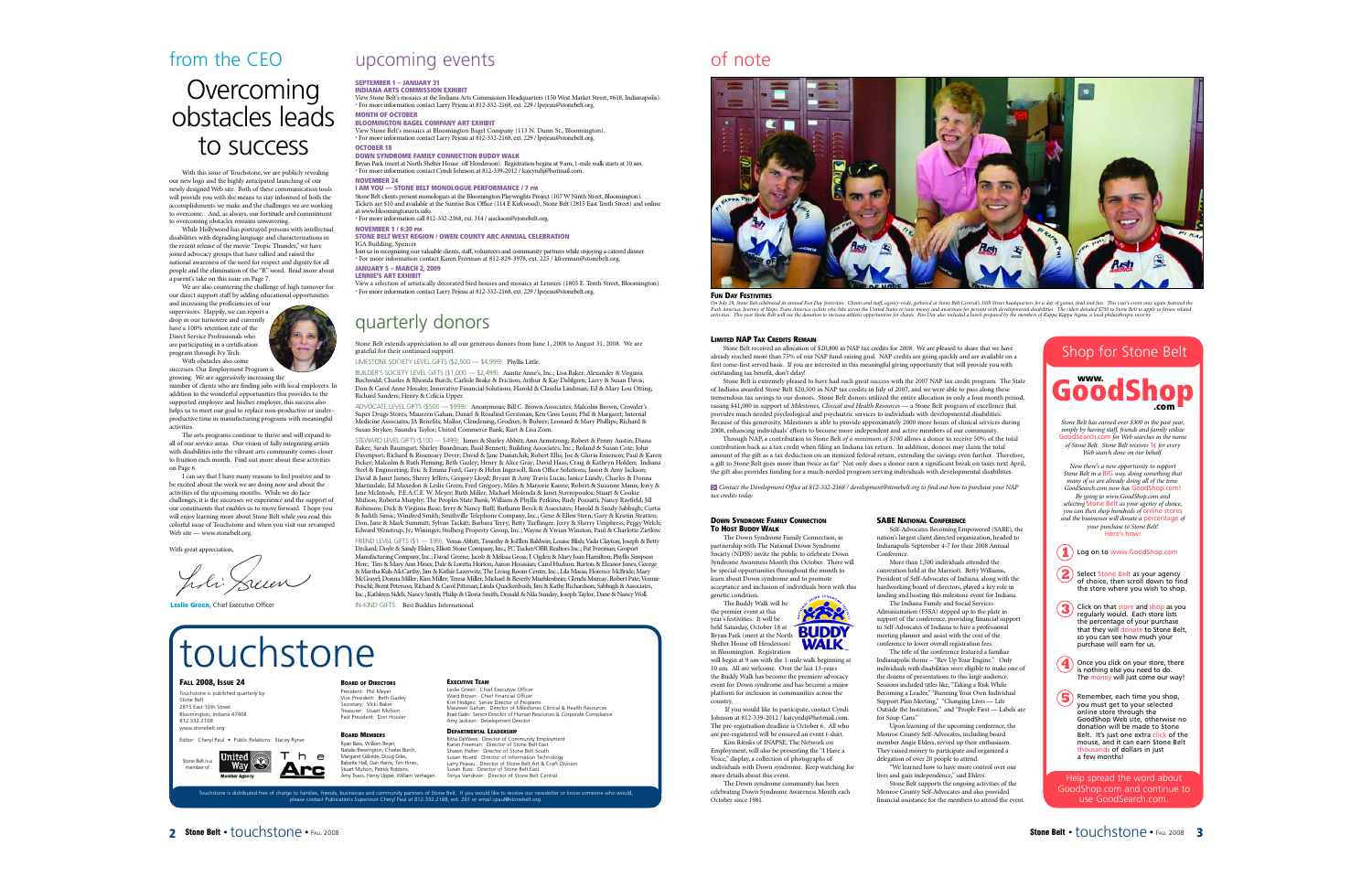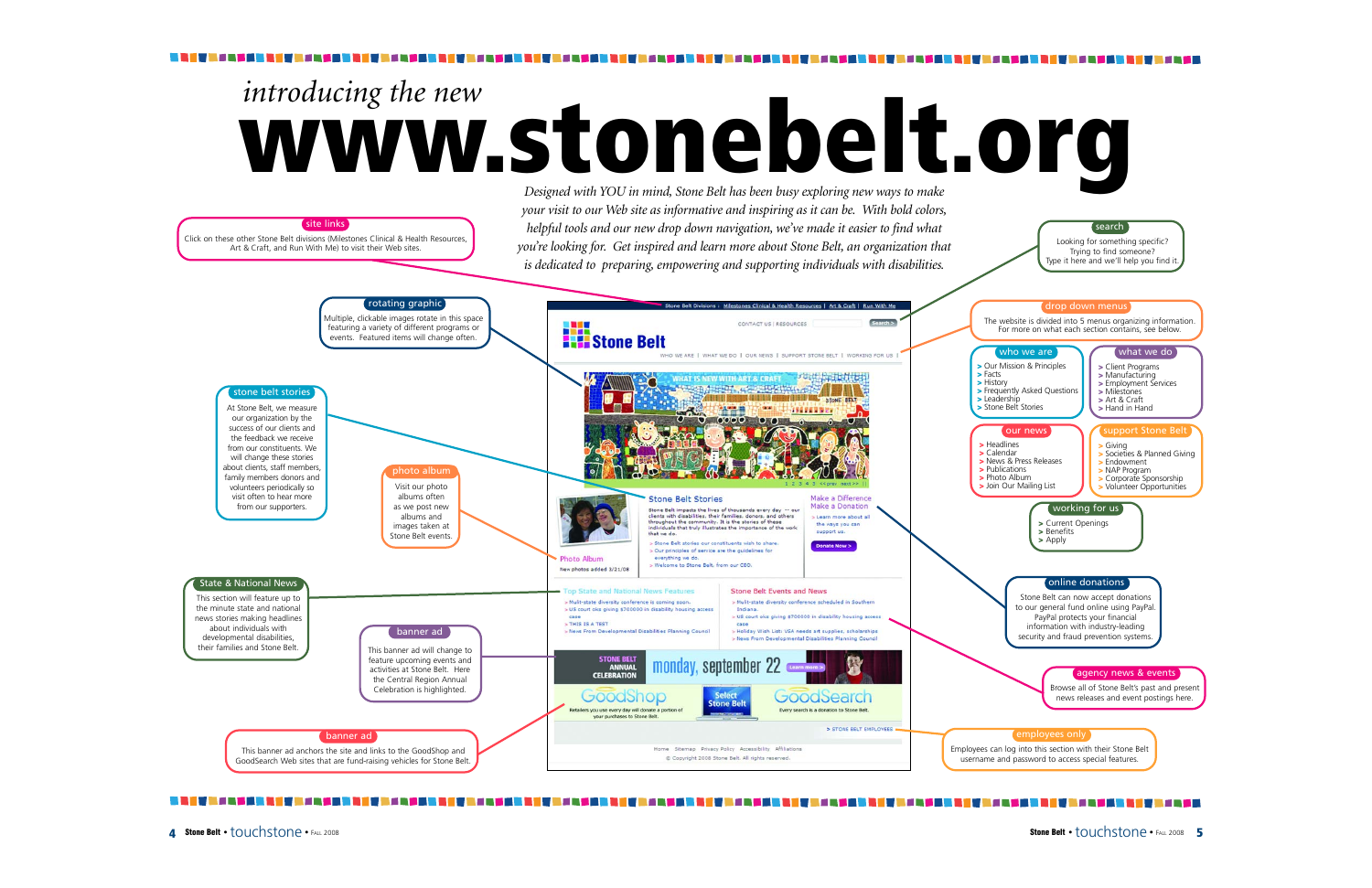

*IU Senior Michelle Davenport has organized a performance of monologues by Stone Belt clients on November 24. Here she poses with performers Frank Porter and Joy McCune.*

# *Lights, Camera, Action* Clients to perform original monologues

Last Fall Michelle Davenport, an IU senior with exceptional zeal and determination, walked through the doors of Stone Belt 10th Street. Her vision was to organize a drama presentation by Stone Belt clients for the public. A year later, her vision has become reality.

On Monday, November 24 at 7 pm Stone Belt, in partnership with the Bloomington Playwrights Project, will present "I Am You," a monologue performance by clients at the Bloomington Playwrights Project (107 West Ninth Street, Bloomington).

The evening will feature seven clients performing original monologues about their lives. The monologues are written in a variety of formats; one is a poem, another a letter and others biographical stories. The monologues were written over the course of the past year under supervision of Davenport, a Therapeutic Recreation major and Theater minor, at IU.

Davenport had two unique experiences in high school that impacted her desire to work with individuals with disabilities. First she saw the play "The Boys Next Door," about four men with developmental disabilities who live in a group home. Second, she had a friend with autism who used singing as an outlet.

"I saw how powerful this form of expression was for him. It was so beautiful. I realized I wanted to help free people from their disabilities and help them realize they have abilities," said Davenport. "The play gave me the idea to use theater as an outlet."

Last Fall Davenport came to Stone Belt to volunteer on the advice of a friend. She first started working with client Joy McCune on writing her biography and quickly realized how great Joy was at telling stories. After some time, she had the idea of gathering a few more clients to prepare monologues and perform them for the community. She started work on this project immediately, volunteering 3 days a week helping clients perfect their stories.

Perhaps the most impressive thing about Davenport is her drive. She is not preparing a class project or receiving class credit, she simply wants to coordinate this event. "The project means so much to me. I feel so privileged to have been given the opportunity to be a part of their lives."

*Tickets to "I Am You" are \$10 and available at The Sunrise Box Office (114 East Kirkwood Ave), Stone Belt (2815 E Tenth* > *Street) or online www.bloomingtonarts.info. Call 812-332-2168, ext. 314 or email development@stonebelt.org for questions.*

# The following is an excerpt from Frank Porter's Monologue to be performed at "I Am You" on Monday, November 24 at The Bloomington Playwrights Project.

*What does independence mean to you? This is what it means to me:*

*Independence means being able to have friendships. Independence means the choice of friendships, some people I like and some people I don't. I choose friendships that I believe will be healthy for me and others. The friendships I care about the most are my brother and sister because they are family and I love them unconditionally. These friendships are deep and meaningful. I don't like it when in friendships people try to pick fights. Sometimes I feel lonely just like you. Sometimes I feel that I don't have close friendships just like you. We all go through times when we feel that no one is there to support us. Then I remember the good times. We all need friendships, but only relationships that help us each grow.*

*Independence means being Frank Porter. Frank Porter means business; I stay busy and active all the time. One of my favorite activities is to sew and to make key chains out of yarn by myself. I love to color pictures and when I get them all done I'm going to frame them to make money. I love being creative and making things. One day I will sell the things I make and receive a lot of money like a million dollars. I also enjoy watching TV and my favorite shows are Power Rangers, Opportunity Overdrive. I am happy that I am Frank Porter and have my own independence. Independence is very important to all of us.*

# **Exhibits** planned through '09 art & craft

Stone Belt will continue exhibits of its unique artwork at a number of locations throughout Bloomington this fall and winter.

August kicked things off with an exhibit of mosaics at Tutto Bène (213 South Rogers Street, Bloomington). One of the most popular pieces at the show was "Scream," by artist Kelly Tate. "People identify with the picture because they can relate to the emotions behind it. It can be a scream of frustration, happiness or fear. It is one of Art & Craft's best-selling pieces," said Larry Pejeau, Director of Art & Craft.

In October the Mosaics will return to the place of their first Bloomington exhibit, The Bloomington Bagel Company (113 North Dunn, Bloomington). We are so excited to revisit the place where we got our start selling the artwork," said Leslie Green, CEO.

2009 brings a selection of decorated Blue Bird houses and Art & Craft mosaics exhibited at Lennie's Restaurant (1805 E. Tenth Street, Bloomington) from January 5 through March 2. Keep watching Stone Belt's Web site and publications for more details about opening receptions for these shows.

As always, Stone Belt artisan's most recent mosaic work, creative greeting cards, jewelry and furniture can always be viewed and purchased at the Stone Belt Gallery (2815 E. Tenth Street, Bloomington). <sup>A</sup> holiday sale for Art & Craft is tentatively scheduled for Saturday, December 13 where the new Stone Belt 2009 calendar featuring a mosaic each month will be available.

This year Stone Belt artists will once again be collaborating with Lotus organizers to create sculptures for the 2008 Festival Parade. This annual event features an eclectic mix of whimsical sculptures and marching bands and is the opening event of the Lotus World Music and Arts Festival, an international music festival that draws large crowds to downtown Bloomington each year. The parade travels from Third Street Park to Kirkwood Avenue. It will be held October 2 at 5:45 pm.

"Animal Island," Stone Belt's collaborative sculpture garden created by client artists and local artist Joe LaMantia is currently being installed along the B-Line trail on Morton Street between 5th and 6th Streets in downtown Bloomington. This will be the first permanent installation to be completed along the B-Line trail and dedication ceremonies are anticipated to be held mid October.

The sculpture features four large, brightly painted, 1/4" plate steel poles with animal images mounted to them, whimsical weather vanes sit on top of each. Embedded in the concrete ground are four colorful mosaic stepping stones. All items are based on client drawings. "This wonderfully creative installation will surely be enjoyed by joggers and walkers along the B-Line trail for years to come," said Pejeau

New inspiration and the sharing of resources is the goal of a group traveling to San Francisco, California in September. This trip, partially funded by VSA arts of Indiana, will include Linda Wisler, VSA arts of Indiana Resident Master Artist; Leslie Green, Stone Belt CEO; Larry Pejeau, Director of Stone Belt Art & Craft; Karen Holtzclaw, Stone Belt Art Instructor; and Joe LaMantia, Stone Belt Collaborative Artist.

The group will be visiting five different studios that support and promote artists with disabilities. These include The Art of Possibility studio in Santa Clara, Creativity Explored in San Francisco, Creative Growth in Oakland, The National Institute of Art and Disability (NIAD) in Richmond and will also tour The Arc of San Francisco. Look for a full report of what was discovered and learned in the Winter issue of Touchstone.

*To learn more about Art & Craft contact Larry Pejeau at* > *812-332-2168, ext. 229 / lpejeau@stonebelt.org.*

# film review Advocates call for boycott of "Tropic Thunder"

Robert Downey Jr. discuss how they consulted with African-American cast member Brandon T. Jackson about

look like an African-American is incredibly realistic. On whom did they rely to tell them if their use of the

"R-word" 15 times might be unacceptable?

son with a developmental disability.

the "N-word." Jackson's character ends up saying the "N-

Due to pressure from organizations such as Special Olympics and the Arc of the United States, DreamWorks has pulled a Web site for the film-within-a-film and merchandising attempting to make a catchphrase out of <sup>a</sup> line from the movie — "never go full retard." In the most offensive scene in the film, Matthew McConaughey, playing a Hollywood agent, speaks to Stiller's character about adopting a child. "Well, at least you still have a choice. I'm stuck with mine," states McConaughey, pointing to a photograph of his teenage

During the time it takes to watch "Tropic Thunder," six more children will be diagnosed with autism. In Indiana, the incidence of autism has increased to 1 in 113 people. People with developmental disabilities are four to 10 times more likely to be victims of crime.

The employment rate for people with disabilities is

institutional bowl haircut and bad teeth

### By Phil Meyer *Stone Belt Board President*

In Florida, Alex Barton was recently voted out of his kindergarten class. The teacher stood him before his peers and encouraged them to say what they didn't like about his behavior. Then she asked the students if they wanted him back in class. By a vote of 14-2, they voted him out. Alex has Asperger's Syndrome.

In Minnesota, Adam Race, a 13-year-old boy with autism, was banned from his church. Adam's parents received a restraining order preventing them from

attending their home parish of 12 years. Last month, syndicated talk radio host Michael Savage said on his show that 99 percent of the time, a child with autism was just "a brat who hasn't been told to cut the act

out." And now in thousands of theaters nationwide, Ben Stiller, in the summer blockbuster movie "Tropic

Thunder," is implying it's hip to call my son a "retard." My wife and I have three healthy children, one of whom has autism. My dream is that in my son's lifetime, he will be treated for who he is, not for the disability he has.

I went to see "Tropic Thunder" last week. Ben Stiller plays an actor whose roles include a character called

"Simple Jack." Simple Jack has a developmental disability. In the film-within-a-film, Stiller sports a caricature of an

# people make a difference Elbert Johns remembered by friends, colleagues

### By Charlotte Zietlow *Former Stone Belt Board President, Member*

In the early 1990s, Elbert Johns, executive director of Stone Belt Arc for nearly 20 years, led the Stone Belt board, the staff and self-advocates in forming this mission statement for the agency. I carry this statement on a card with me, although I finished 16 years on the board several years ago. And I am not the only one. For me, and for the community, Elbert Johns brought knowledge and compassion and courageous, stretching

leadership to Stone Belt from the early '80s. Step by step, year by year, he encouraged, cajoled, empowered all of us to understand the potential of persons with intellectual and other disabilities. For Elbert, there was no person who was not able to become more than

who they were, who could not participate in the community, in his or her own lives, in ways they had not thought they could. That applied not only to the consumers at Stone Belt, but to the staff, the board, the whole community. Elbert did not let us rest.

Elbert oversaw the evolution of Stone Belt Arc as a COMMUNITY organization — an employer and an employment agency, maintaining group homes and placing people in their own apartments, dependent on volunteer assistance and encouraging self-advocates to be volunteer assistants.

He identified untapped resources of county funding for mental health and other developmental disability services. He helped weather the tide of changing federal and state guidelines and priorities in the provision of and access to services for infants, children and parents as they struggled to negotiate the red tape and vacillating theories prevailing. And as the Internet loomed as a tool to connect and understand which services were available for whom, and

what they consisted of, Elbert migrated to TheArcLink.com, the national Web site dedicated to this goal. Over the last years, TheArcLink provided a site for the Medicaid Desk, a clearing house for consumers. It served as the host for the upcoming Conference for Self Advocates Becoming Empowered. He worked with national experts

on many avenues of communication possibilities for persons with cognitive and physical disabilities. He worked tirelessly to make their world more complete and more accessible for those who years ago might have been forgotten and warehoused. Elbert changed the future for these people at the local, state and national level.

But the main thing about Elbert, my friend and colleague for nearly 25 years, was that he was caring, loving, embracing, encouraging, insistent on justice but never anything but polite, prepared and positive. He was very active in his church, but always embracing persons with different points of view, cultures and ways of doing things. He was a very loving husband with a remarkable wife, Chris, and four wonderful children. He doted on his grandchildren.

Mission statements are often composed in a hurry and shelved. The mission statement that Elbert and Stone Belt spent hours parsing and polishing to get just right is something many of us revisit constantly, but the whole community, too, can be measured by the extent to which it has pervaded all our lives.

And that is, as well, the extent to which Elbert Johns has changed our world and the world of those he worked for so tirelessly.

*Charlotte Zietlow is a former Stone Belt Board member and president and current board member and former* > *president, The ArcLink, Inc. This article first appeared in the Herald-Times.*

In an interview with Entertainment Weekly, Stiller and Downey's portrayal of an African-American and the use of word" once in the film. The makeup used to make Downey still an unconscionable 65-70 percent. Wages for those people who are working are mostly below poverty level. Doesn't this sound like the state of race relations in our country 50 years ago? Historically, we have seen the elimination of other stigmatizing words over time. We recognize racism, sexism, ageism and homophobia, but there is no term for discriminating against people with developmental disabilities.

Language frames how we think about others. Attitudes and expectations of the public help determine the degree to which citizens with developmental disabilities are able to learn, work and live alongside their peers without disabilities. It's time to respect and value people with developmental disabilities like our son. It's time to stop using the R-word.

Later this month, the Democratic Party will nominate an African-American for president on the 45th anniversary of Dr. Martin Luther King's "I Have a Dream" speech. With that nomination, Dr. King's dream moves one step closer to reality. In a classroom in Florida, in a church in Minnesota, on talk radio and in movie theaters nationwide, my dreams for our son are taking giant steps backwards.

*Phil Meyer is the father of a 16-year-old son with autism.* > *For further coverage about the controversy surrounding "Tropic Thunder" log on to www.patriciaebauer.com.*

# By Leslie Green *Stone Belt CEO*

People with disabilities lost a strong advocate on July 14 with the untimely passing of Elbert Johns. Elbert came to Bloomington in 1985 to become the Executive Director of Stone Belt Arc and to build upon its positive reputation for preparing, empowering and supporting people with disabilities to participate in the community. Prior to his arrival in .<br>eton, Elbert was the Executiv Director for The Arc of Stanly County in Albemarle, North Carolina and he had also worked in a state institution in Georgia. During his 15-year tenure at the helm of offered by the agency were initiated or greatly expanded. Under Elbert's leadership, Stone Belt was among the first organizations in Indiana to offer supported employment services that enabled individuals with significant disabilities to meet the needs of local businesses. Our residential options were

significantly expanded by the growth of group home and supported living services. Nine of Stone Belts 11 group homes were built during Elbert's administration, offering clients from the local area, as well as many who previously resided in state institutions, the opportunity<br>for community living. Many other resources

for community living. Many other resources,<br>including the support of<br>self-advocacy activities were also added.<br>Elbert's impact reached beyond the<br>Stone Belt community with his state and<br>national efforts, including his lead Incorporated, a company that enables clients and families to find resources in their local

communities. He was a man with big visions and the ability to activate resources to make things happen. He was a true friend to the<br>individuals with disabilities who benefited<br>greatly from his impassioned labors. His<br>friends at Stone Belt will miss him very<br>much. In the upcoming days, Stone Belt will<br>be developing a with disabilities.